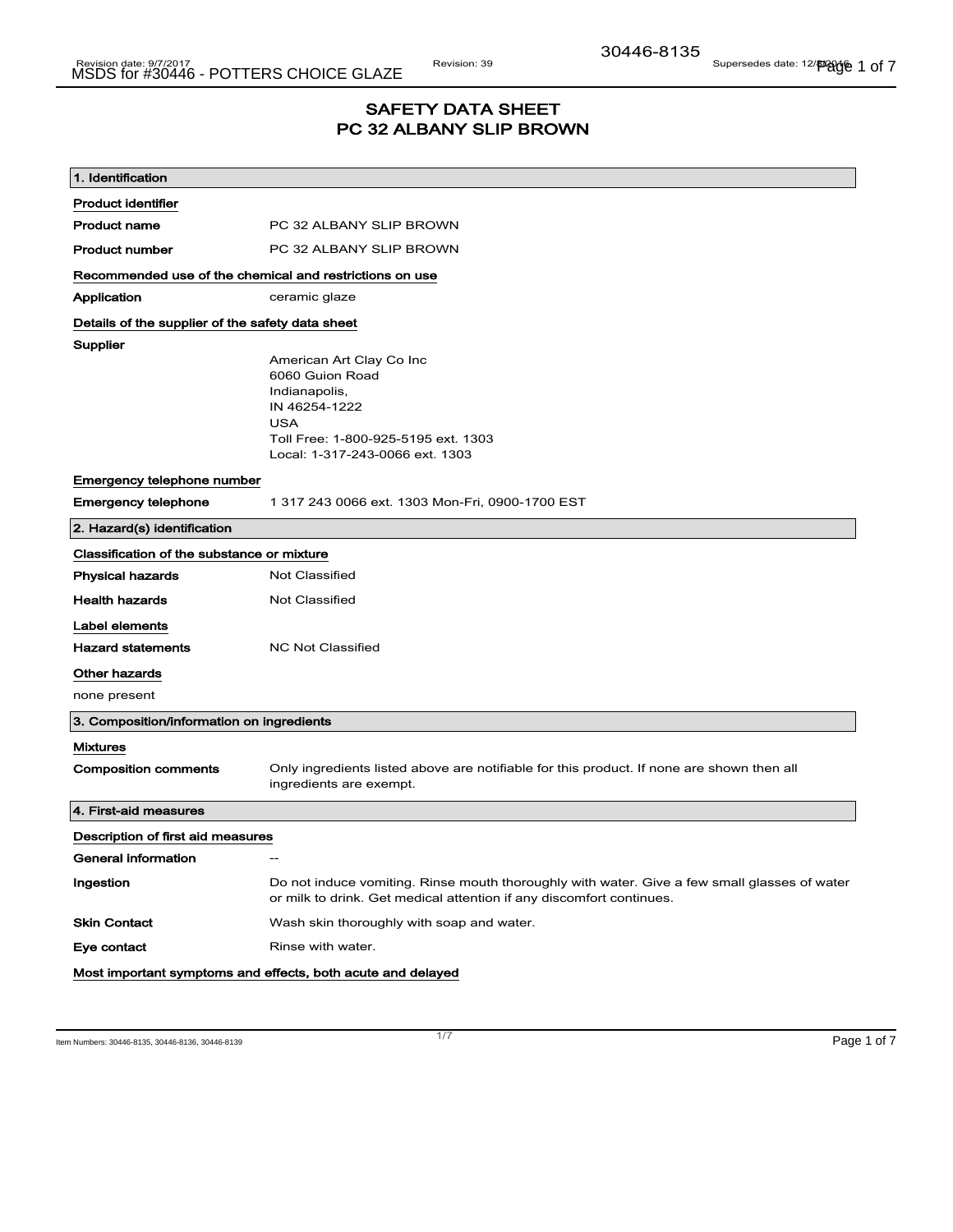| Inhalation                                                   | Read Section 2 for any specific precautions associated with this product. In general, breathing<br>any type of dust / mist can and may aggravate irritation of the throat and lungs.                                                                                                                        |
|--------------------------------------------------------------|-------------------------------------------------------------------------------------------------------------------------------------------------------------------------------------------------------------------------------------------------------------------------------------------------------------|
| Ingestion                                                    | Read Section 2 for any specific precautions associated with the use of this product. Products<br>with specific warnings about ingestion will give guidance there.                                                                                                                                           |
| <b>Skin contact</b>                                          | Read Section 2 for any specific precautions associated with the use of this product. In general<br>most ceramic glazes, clays and special products will tend to have a drying effect on the skin<br>and may cause some sensitivity to users with sensitive skin.                                            |
| Eye contact                                                  | Read Section 2 for any specific precautions associated with the use of this product. In general<br>most ceramic and special products contain materials that maybe abrasive to eyes. Keeping<br>materials from contacting the eyes is prudent. If contact does occur, flush with clean water, do<br>not rub. |
|                                                              | Indication of immediate medical attention and special treatment needed                                                                                                                                                                                                                                      |
| Notes for the doctor                                         | Treat symptomatically.                                                                                                                                                                                                                                                                                      |
| 5. Fire-fighting measures                                    |                                                                                                                                                                                                                                                                                                             |
| <b>Extinguishing media</b>                                   |                                                                                                                                                                                                                                                                                                             |
| Suitable extinguishing media                                 | Use fire-extinguishing media suitable for the surrounding fire.                                                                                                                                                                                                                                             |
| Special hazards arising from the substance or mixture        |                                                                                                                                                                                                                                                                                                             |
| <b>Specific hazards</b>                                      | The product is not believed to present a hazard due to its physical nature.                                                                                                                                                                                                                                 |
| Advice for firefighters                                      |                                                                                                                                                                                                                                                                                                             |
| Special protective equipment<br>for firefighters             | Use protective equipment appropriate for surrounding materials.                                                                                                                                                                                                                                             |
|                                                              |                                                                                                                                                                                                                                                                                                             |
| 6. Accidental release measures                               |                                                                                                                                                                                                                                                                                                             |
|                                                              | Personal precautions, protective equipment and emergency procedures                                                                                                                                                                                                                                         |
| <b>Personal precautions</b>                                  | For personal protection, see Section 8.                                                                                                                                                                                                                                                                     |
| <b>Environmental precautions</b>                             |                                                                                                                                                                                                                                                                                                             |
| <b>Environmental precautions</b>                             | Please read Section 2 completely. If any environmental warnings such as; H411 or H412 are<br>listed in Section 2, please use appropriate procedures when disposing of product and<br>container. Do not put materials into waterways or sewers.                                                              |
| Methods and material for containment and cleaning up         |                                                                                                                                                                                                                                                                                                             |
| Methods for cleaning up                                      | Collect spillage for reclamation or absorb in vermiculite, dry sand or similar material                                                                                                                                                                                                                     |
| Reference to other sections                                  | For waste disposal, see Section 13. For personal protection, see Section 8.                                                                                                                                                                                                                                 |
| 7. Handling and storage                                      |                                                                                                                                                                                                                                                                                                             |
| Precautions for safe handling                                |                                                                                                                                                                                                                                                                                                             |
| Usage precautions                                            | Read label before use. Do not eat, drink or smoke when using this product. Good personal<br>hygiene procedures should be implemented. Wash hands and any other contaminated areas<br>of the body with soap and water before leaving the work site.                                                          |
| Conditions for safe storage, including any incompatibilities |                                                                                                                                                                                                                                                                                                             |
| Storage precautions                                          | Store in tightly-closed, original container in a dry and cool place.                                                                                                                                                                                                                                        |
| Specific end uses(s)                                         |                                                                                                                                                                                                                                                                                                             |

Item Numbers: 30446-8135, 30446-8136, 30446-8139 Page 2 of 7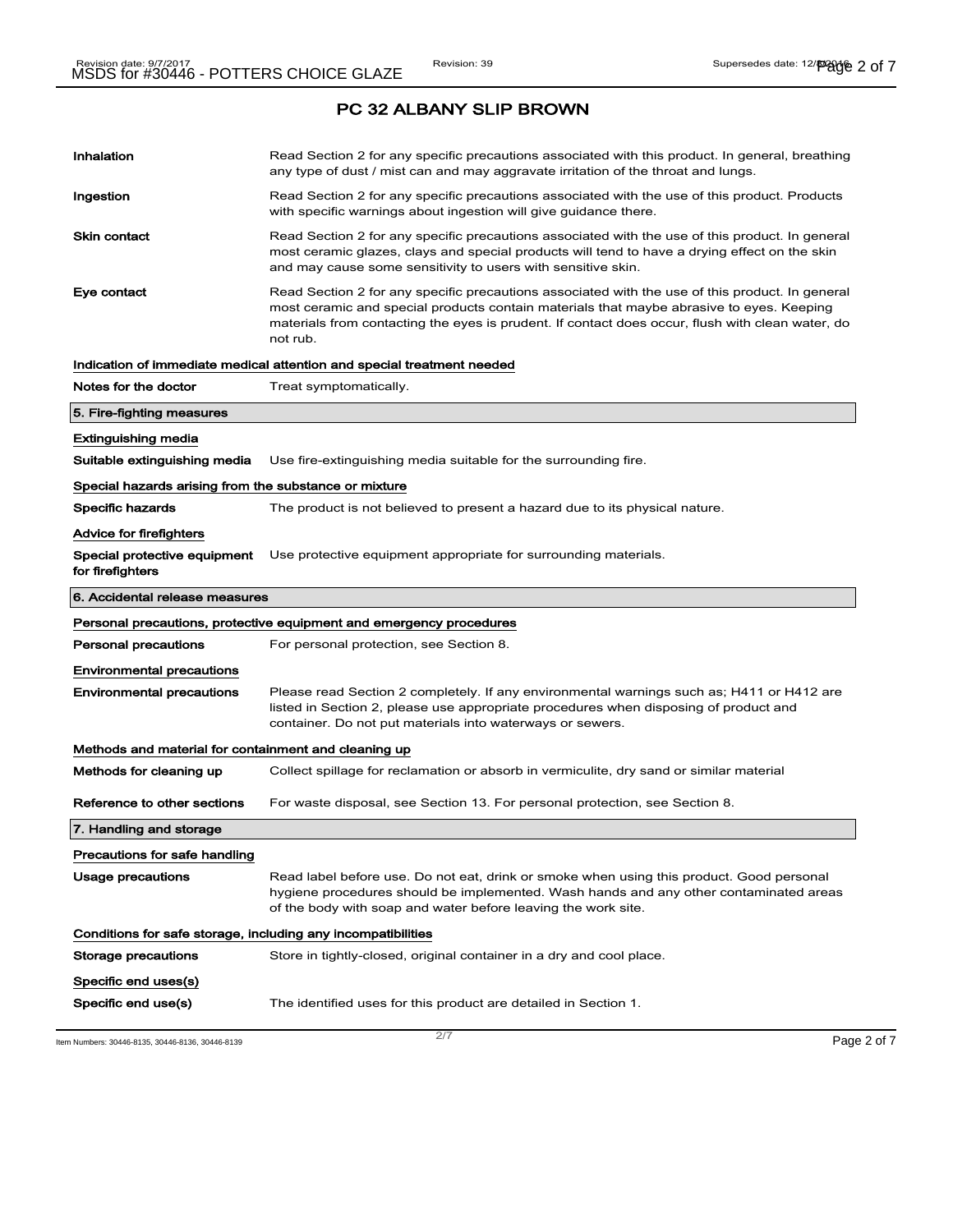### 8. Exposure Controls/personal protection

| Ingredient comments                 | Only ingredients listed n Section 3 are notifiable for this product. If none are shown then all<br>ingredients are exempt.                                                                                           |
|-------------------------------------|----------------------------------------------------------------------------------------------------------------------------------------------------------------------------------------------------------------------|
| Exposure controls                   |                                                                                                                                                                                                                      |
| Appropriate engineering<br>controls | No specific ventilations requirements unless the "FAN" pictogram is shown above or specified<br>in Section 2.                                                                                                        |
| Eye/face protection                 | No specific eye protection required unless the "EYE PROTECTION" pictogram is shown<br>above or specified in Section 2.                                                                                               |
| Hand protection                     | No specific hand protection required unless the "HAND PROTECTION" pictogram is shown<br>above or specified in Section 2.                                                                                             |
| Hygiene measures                    | Using good personal hygiene practices is always appropriate. Keeping a clean work space,<br>cleaning up properly when done, and not eating, drinking or smoking when using this product.                             |
| Respiratory protection              | No specific respiratory protection required unless the "RESPIRATOR" pictogram is shown<br>above or specified in Section 2. Using the appropriate certified protection for the operation is<br>important if required. |

### 9. Physical and Chemical Properties

| Information on basic physical and chemical properties |                           |
|-------------------------------------------------------|---------------------------|
| Appearance                                            | Colored liquid.           |
| Color                                                 | Various colors.           |
| Odor                                                  | Almost odorless.          |
| <b>Odor threshold</b>                                 | No information available. |
| рH                                                    | $6 - 8$                   |
| <b>Melting point</b>                                  | No information available. |
| Initial boiling point and range                       | No information available. |
| <b>Flash point</b>                                    | No information available. |
| <b>Evaporation rate</b>                               | No information available. |
| Flammability (solid, gas)                             | No information available. |
| Upper/lower flammability or<br>explosive limits       | No information available. |
| Vapor pressure                                        | No information available. |
| <b>Relative density</b>                               | Greater than 1.0          |
| Solubility(ies)                                       | Not applicable.           |
| <b>Partition coefficient</b>                          | No information available. |
| <b>Auto-ignition temperature</b>                      | Not applicable.           |
| <b>Decomposition Temperature</b>                      | No information available. |
| <b>Viscosity</b>                                      | No information available. |
| <b>Explosive properties</b>                           | none                      |
| Oxidizing properties                                  | none                      |

Item Numbers: 30446-8135, 30446-8136, 30446-8139 Page 3 of 7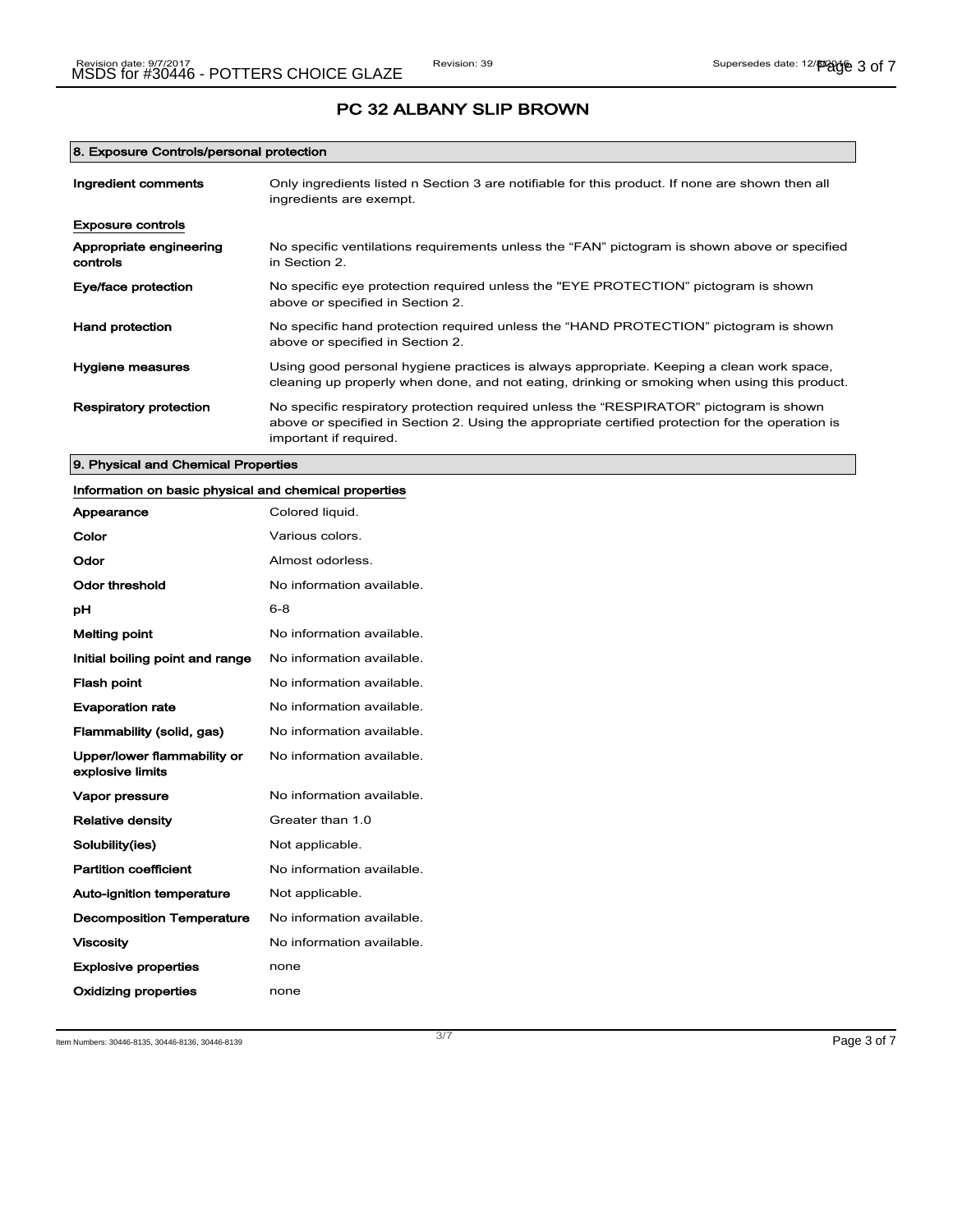| <b>Other information</b>              | Not applicable.                                                                                                                                                                                                                                |
|---------------------------------------|------------------------------------------------------------------------------------------------------------------------------------------------------------------------------------------------------------------------------------------------|
| 10. Stability and reactivity          |                                                                                                                                                                                                                                                |
| Reactivity                            | There are no known reactivity hazards associated with this product.                                                                                                                                                                            |
| Stability                             | No particular stability concerns.                                                                                                                                                                                                              |
| Possibility of hazardous<br>reactions | None known.                                                                                                                                                                                                                                    |
| <b>Conditions to avoid</b>            | None known.                                                                                                                                                                                                                                    |
| <b>Materials to avoid</b>             | None known.                                                                                                                                                                                                                                    |
| Hazardous decomposition<br>products   | None known.                                                                                                                                                                                                                                    |
| 11. Toxicological information         |                                                                                                                                                                                                                                                |
| Information on toxicological effects  |                                                                                                                                                                                                                                                |
| <b>Toxicological effects</b>          | Please read Section 2 thoroughly to understand the toxicological risks, (if any) and<br>precautions for safe use (if any).                                                                                                                     |
| Skin corrosion/irritation             |                                                                                                                                                                                                                                                |
| <b>Skin sensitization</b>             |                                                                                                                                                                                                                                                |
| <b>Skin sensitization</b>             | Please read Section 2 thoroughly to understand the toxicological risks (if any) and precautions<br>for safe use (if any).                                                                                                                      |
| Eye contact                           | May cause temporary eye irritation.                                                                                                                                                                                                            |
| 12. Ecological Information            |                                                                                                                                                                                                                                                |
| Ecotoxicity                           | Please read Section 2 completely. If any environmental warnings such as; H411 or H412 are<br>listed in Section 2, please use appropriate procedures when disposing of product and<br>container. Do not put materials into waterways or sewers. |
| Persistence and degradability         |                                                                                                                                                                                                                                                |
| Persistence and degradability         | No data available.                                                                                                                                                                                                                             |
| Biodegradation                        | Not inherently biodegradable.                                                                                                                                                                                                                  |
| Bioaccumulative potential             |                                                                                                                                                                                                                                                |
| <b>Partition coefficient</b>          | No information available.                                                                                                                                                                                                                      |
| Mobility in soil                      |                                                                                                                                                                                                                                                |
| <b>Mobility</b>                       | Semi-mobile.                                                                                                                                                                                                                                   |
| Other adverse effects                 |                                                                                                                                                                                                                                                |
| Other adverse effects                 | None known.                                                                                                                                                                                                                                    |
| 13. Disposal considerations           |                                                                                                                                                                                                                                                |
| Waste treatment methods               |                                                                                                                                                                                                                                                |

Item Numbers: 30446-8135, 30446-8136, 30446-8139 Page 4 of 7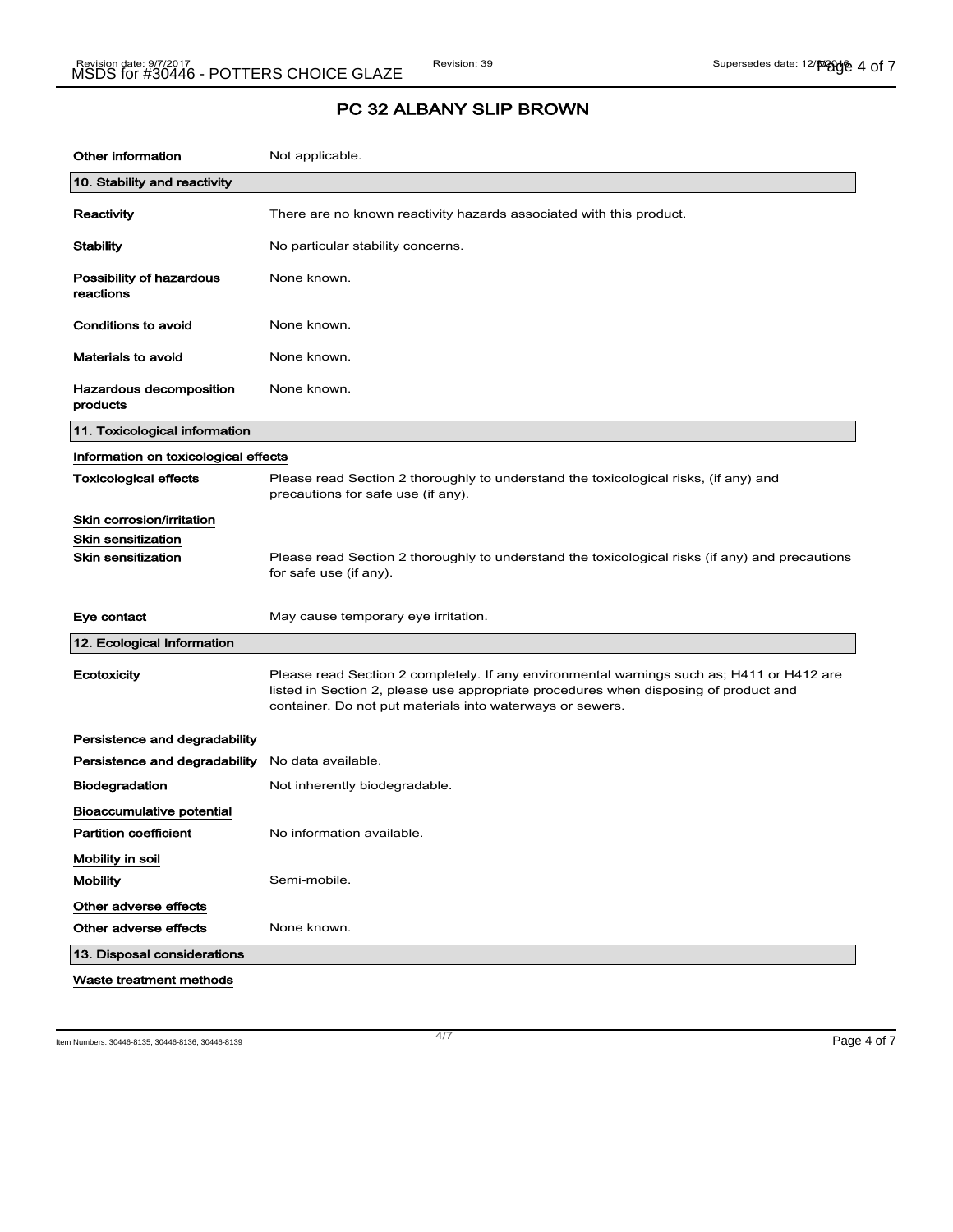| <b>General information</b>                                                     | Dispose of waste product or used containers in accordance with local regulations When<br>handling waste, the safety precautions applying to handling of the product should be<br>considered.        |
|--------------------------------------------------------------------------------|-----------------------------------------------------------------------------------------------------------------------------------------------------------------------------------------------------|
| 14. Transport information                                                      |                                                                                                                                                                                                     |
| General                                                                        | The product is not covered by international regulations on the transport of dangerous goods<br>(IMDG, IATA, DOT).                                                                                   |
| <b>UN Number</b>                                                               |                                                                                                                                                                                                     |
| Not applicable.                                                                |                                                                                                                                                                                                     |
| UN proper shipping name                                                        |                                                                                                                                                                                                     |
| Not applicable.                                                                |                                                                                                                                                                                                     |
| Transport hazard class(es)                                                     |                                                                                                                                                                                                     |
| No transport warning sign required.                                            |                                                                                                                                                                                                     |
| Packing group                                                                  |                                                                                                                                                                                                     |
| Not applicable.                                                                |                                                                                                                                                                                                     |
| <b>Environmental hazards</b>                                                   |                                                                                                                                                                                                     |
| <b>Environmentally Hazardous Substance</b>                                     | Please refer to Section 2 for any environmental hazards associated with this product. If H411/H412 warnings are shown then<br>please verify packaging and labeling requirements for larger volumes. |
| Special precautions for user                                                   |                                                                                                                                                                                                     |
| Not applicable.                                                                |                                                                                                                                                                                                     |
| Transport in bulk according to<br>Annex II of MARPOL 73/78<br>and the IBC Code | Not applicable.                                                                                                                                                                                     |

### 15. Regulatory information

### US State Regulations

#### California Proposition 65 Carcinogens and Reproductive Toxins

Known to the State of California to cause developmental and reproductive toxicity.

lithium carb 1-5%

#### Massachusetts "Right To Know" List

| zinc oxide<br>$1 - 5%$                          |
|-------------------------------------------------|
| silica<br>$5 - 10%$                             |
| lithium carb<br>$1 - 5%$                        |
| 2-aminoethanol<br>$1\%$                         |
| <b>Hydrous Aluminium Silicate</b><br>$10 - 30%$ |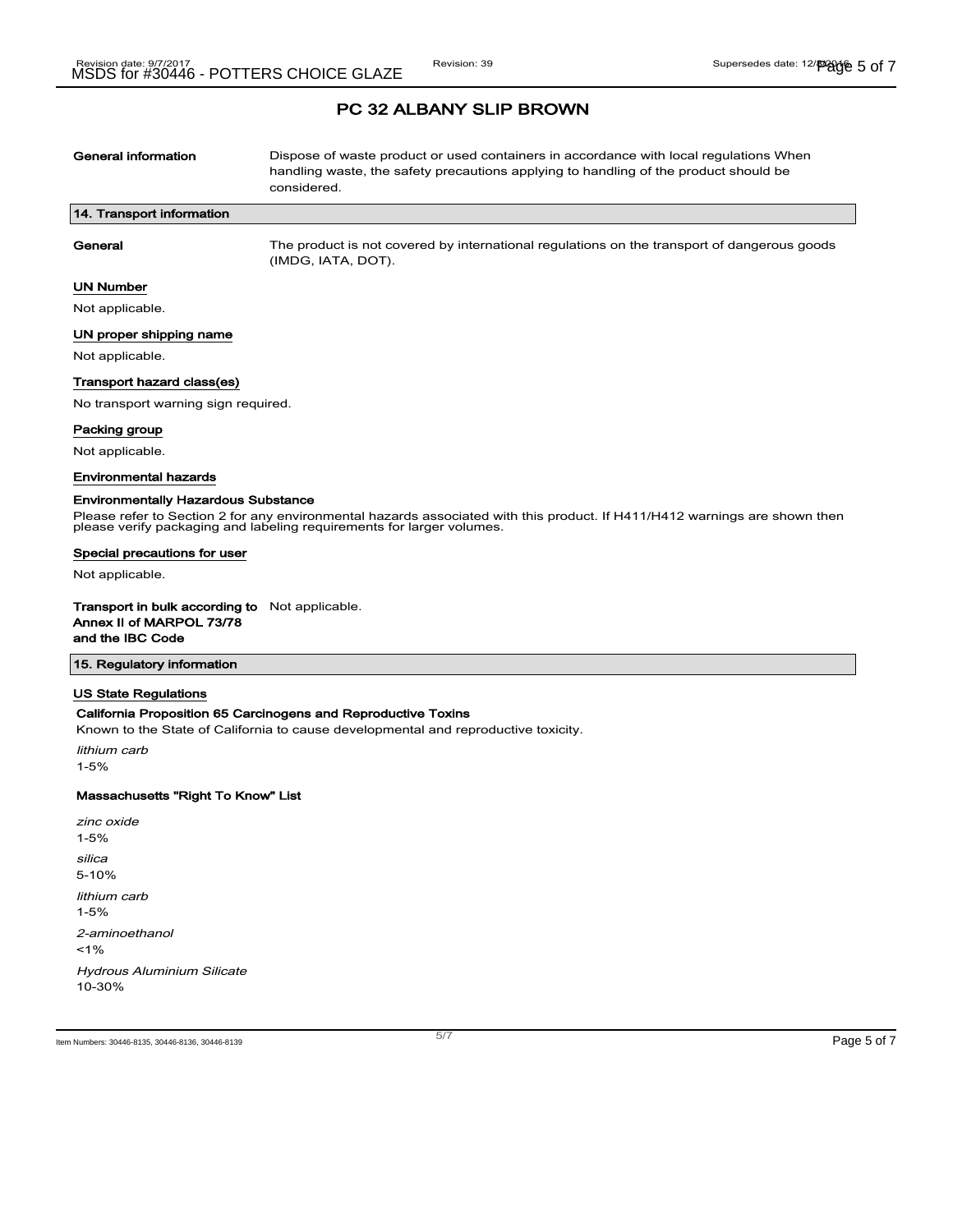calcium carbonate and dolomite 1-5%

### Rhode Island "Right To Know" List

zinc oxide 1-5% silica 5-10% 2-aminoethanol  $1%$ Hydrous Aluminium Silicate 10-30% calcium carbonate and dolomite

### Minnesota "Right To Know" List

1-5%

zinc oxide 1-5% silica 5-10% 2-aminoethanol  $1%$ Hydrous Aluminium Silicate 10-30% calcium carbonate and dolomite 1-5%

#### New Jersey "Right To Know" List

zinc oxide 1-5% silica 5-10% 2-aminoethanol  $1%$ Hydrous Aluminium Silicate 10-30% Tin Oxide 1-5% calcium carbonate and dolomite 1-5%

### Pennsylvania "Right To Know" List

zinc oxide 1-5% silica 5-10%